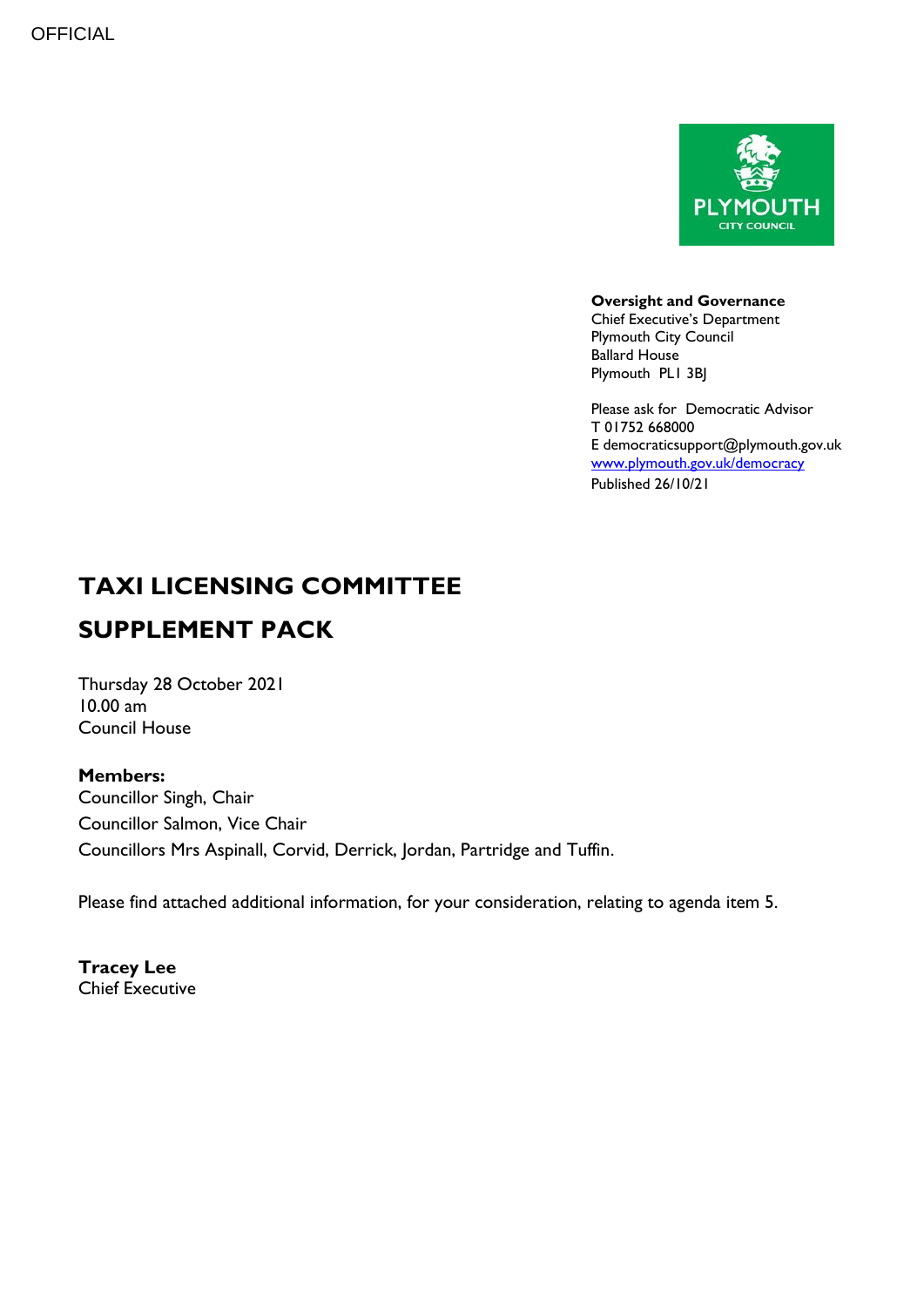## **Taxi Licensing Committee**

#### **AGENDA**

### **5. Review of Taxi Table of Fares (Taxi Tariff) (Pages 1 - 2)**

The Director for Public Health will submit a report on the review of taxi table of fares (taxi tariff).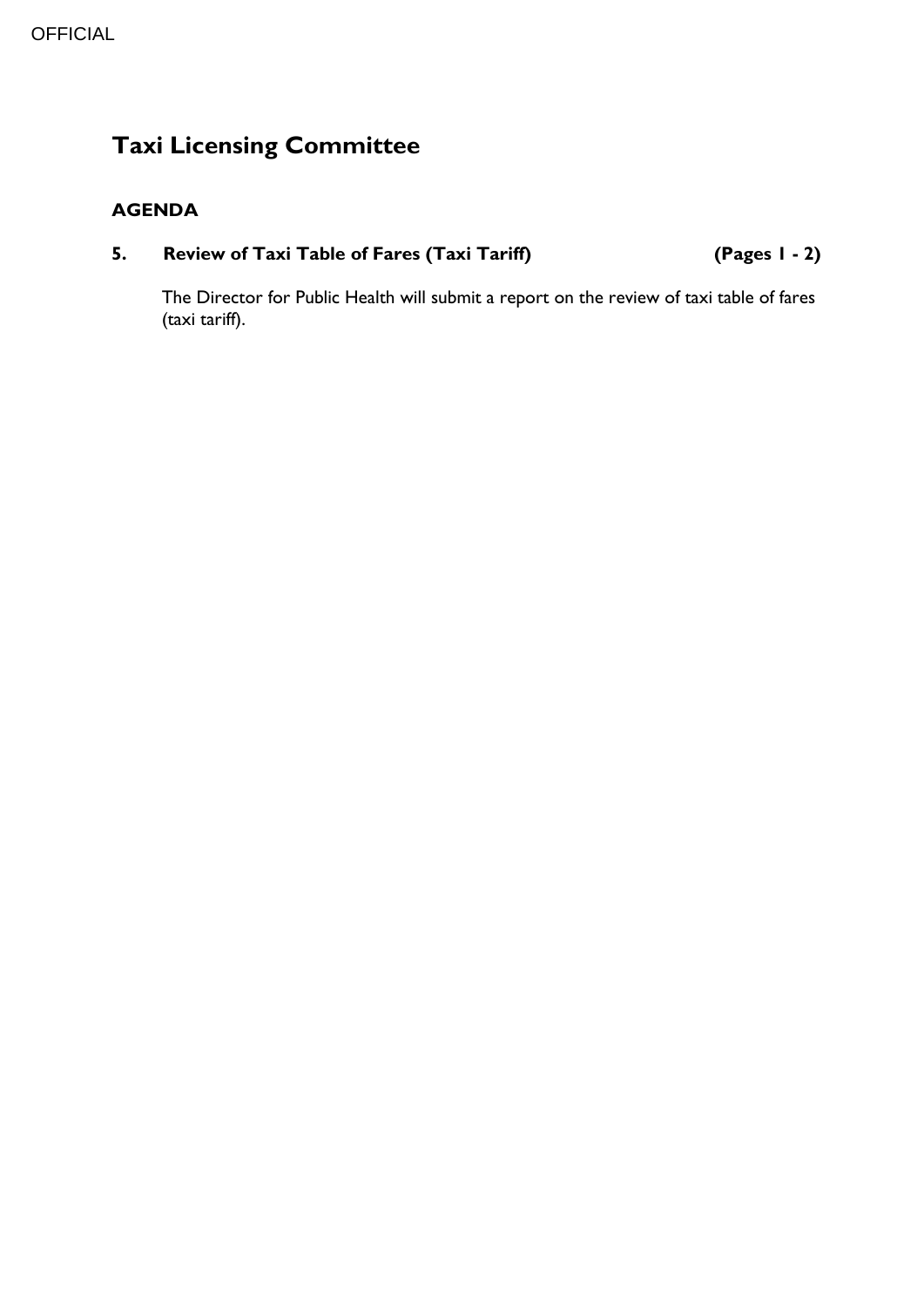### **Review of Taxi Table of Fares (Taxi Tariff)**

#### **Addendum Report**

#### **Ref: ERS/LIC/GH/Oct 28 Tariff**

#### **Date: 28 October 2021**

This addendum report sets out the details of an additional proposed extra charge to allow for impromptu/adhoc bank/public holidays.

The phrase 'bank holiday' is used to refer to the certain number of public holidays we get each year. In England there are eight standard bank/public holidays.

The Government can allow additional/adhoc bank/public holidays for special events, such as royal weddings, jubilees, funerals and coronations.

The Government can also change the dates of bank/public holidays to align with important anniversaries. The last time the Government did this was in 2019 when they announced that the early May bank holiday in 2020 was to be moved from Monday (4 May) to Friday (8 May) to mark the 75th anniversary of Victory in Europe (VE) Day.

There has been an extra bank/public holiday announced for next year (2022). The May bank holiday weekend will be moved to Thursday 2 June and an additional bank holiday on Friday 3 June will see a four-day weekend to celebrate Her Majesty The Queen's Platinum Jubilee.

Should the proposed tariff be agreed these dates can be programmed into the taximeters at the same time as the new tariff as they are known in advance. However, when other additional/impromptu bank/public holidays are put in place at short notice or after a tariff change, they cannot be added without reprogramming the whole meter. This is a considerable inconvenience logistically and financially for the drivers, operators and the meter agents.

It is therefore proposed and supported by Licensing Officers, that provision be put into the proposed tariff wording so that a simple one off additional extra charge per journey can be applied to cover these days. The suggested wording is shown in the following table:

#### **Extra Charges**

In the event of an extra public holidays being announced within the life of this tariff, the tariff stands with an additional charge to be added to the meter for each hiring on the new bank holiday.

50p

The addition of this extra charge, which only comes into effect for infrequent changes, or additions to bank/public holidays is considered a logical and reasonable solution to this matter.